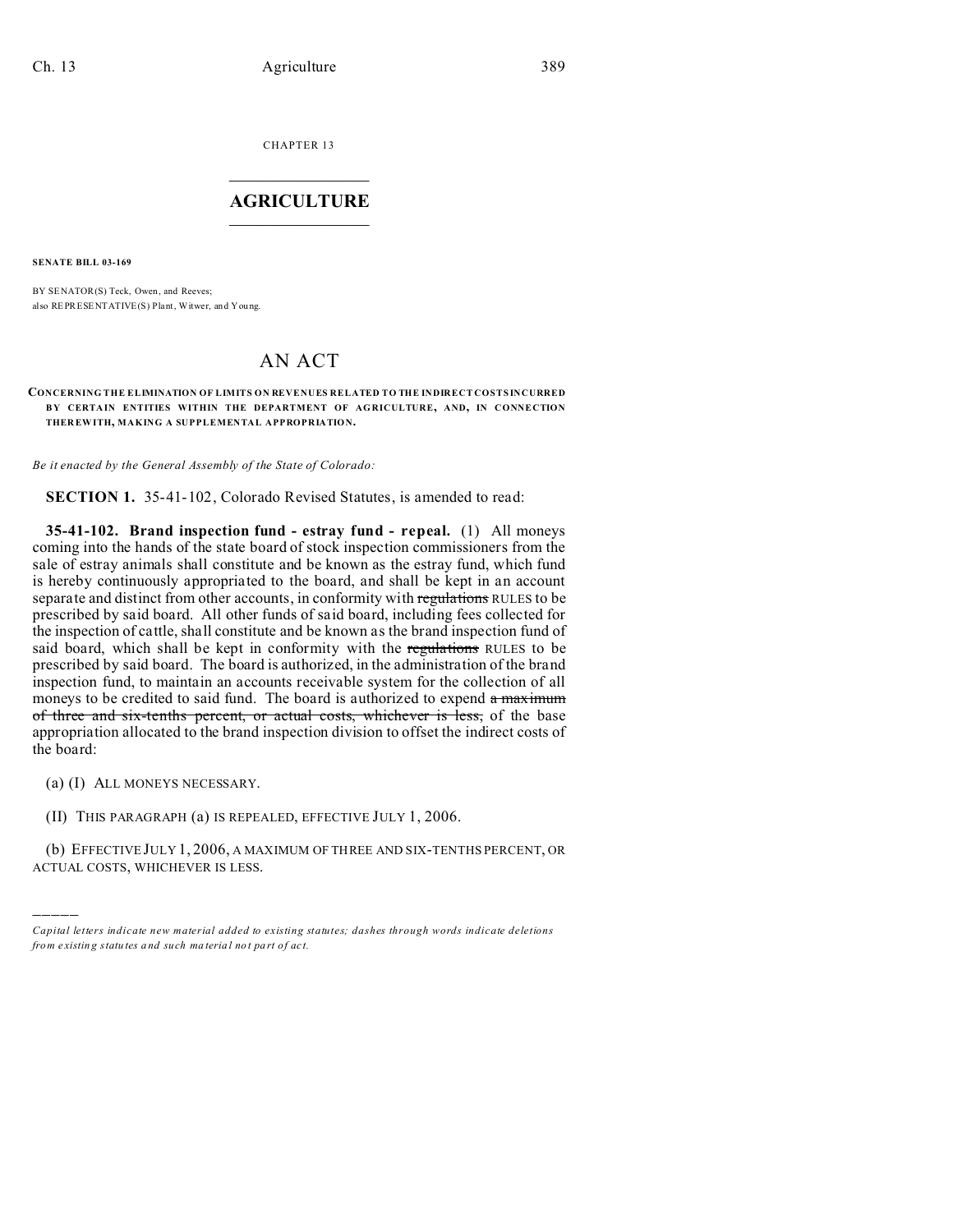## **SECTION 2.** 35-11-106 (3), Colorado Revised Statutes, is amended to read:

**35-11-106. Issuance of chemigation permit - fees - repeal.** (3) The fee for a chemigation permit and the annual renewal fee shall be established by the commissioner through rules. and regulations. Such fees shall reflect all direct and indirect costs of the department for the administration of this article. The inspection fee shall be established by rule and regulation of the commissioner and shall reflect all direct and indirect costs for the inspection. A chemigation permit shall expire on March 31 of the year subsequent to the date the chemigation permit was issued. The reinstatement fee for an expired chemigation permit shall be double the amount of the fee for a chemigation permit. The reinstatement fee shall not be assessed to any person who filed an affidavit in lieu of a permit for the year prior to the year such person seeks a permit. A chemigation permit shall not be assignable. The amount of indirect costs assessed under this subsection  $(3)$  shall: be based on the number of FTE in the program expressed as a percentage of the total FTE in the department. In no case shall the indirect costs assessment exceed this percentage.

(a) (I) REFLECT THE INDIRECT COSTS OF THE DEPARTMENT.

(II) THIS PARAGRAPH (a) IS REPEALED, EFFECTIVE JULY 1, 2006.

(b) EFFECTIVE JULY 1, 2006, BE BASED ON THE NUMBER OF FTE IN THE PROGRAM EXPRESSED AS A PERCENTAGE OF THE TOTAL FTE IN THE DEPARTMENT. IN NO CASE SHALL THE INDIRECT COSTS ASSESSMENT EXCEED THIS PERCENTAGE.

**SECTION 3.** 35-23-114 (3), Colorado Revised Statutes, is amended to read:

**35-23-114. Inspection fees - funds - repeal.** (3) Fees for inspections mandated by section 35-23-111 and collected under the provisions of this section shall be deposited in the state treasury and credited to the mandatory fruit and vegetable inspection fund, which fund is hereby created. All interest derived from the deposit or investment of moneys credited to the mandatory fruit and vegetable inspection fund shall also be credited to the fund. All moneys credited to the mandatory fruit and vegetable inspection fund shall be used as provided in this section and shall not be deposited in or transferred to the general fund of this state or any other fund. All moneys in the mandatory fruit and vegetable inspection fund are to be appropriated by the general assembly to the department of agriculture to be used for the inspection services mandated by section 35-23-111. but no more than five percent of said moneys shall be used for indirect costs. Fees for all other inspection services provided pursuant to this article and collected under the provisions of this section shall be deposited in the agricultural products inspection cash fund, which fund is hereby created. All moneys in said fund are to be appropriated by the general assembly to the department of agriculture to be used for inspection services provided pursuant to this article except those inspections mandated by section 35-23-111. MONEYS IN THE MANDATORY FRUIT AND VEGETABLE INSPECTION FUND MAY BE USED:

(a) (I) FOR THE DEPARTMENT'S DIRECT AND INDIRECT COSTS.

(II) THIS PARAGRAPH (a) IS REPEALED, EFFECTIVE JULY 1, 2006.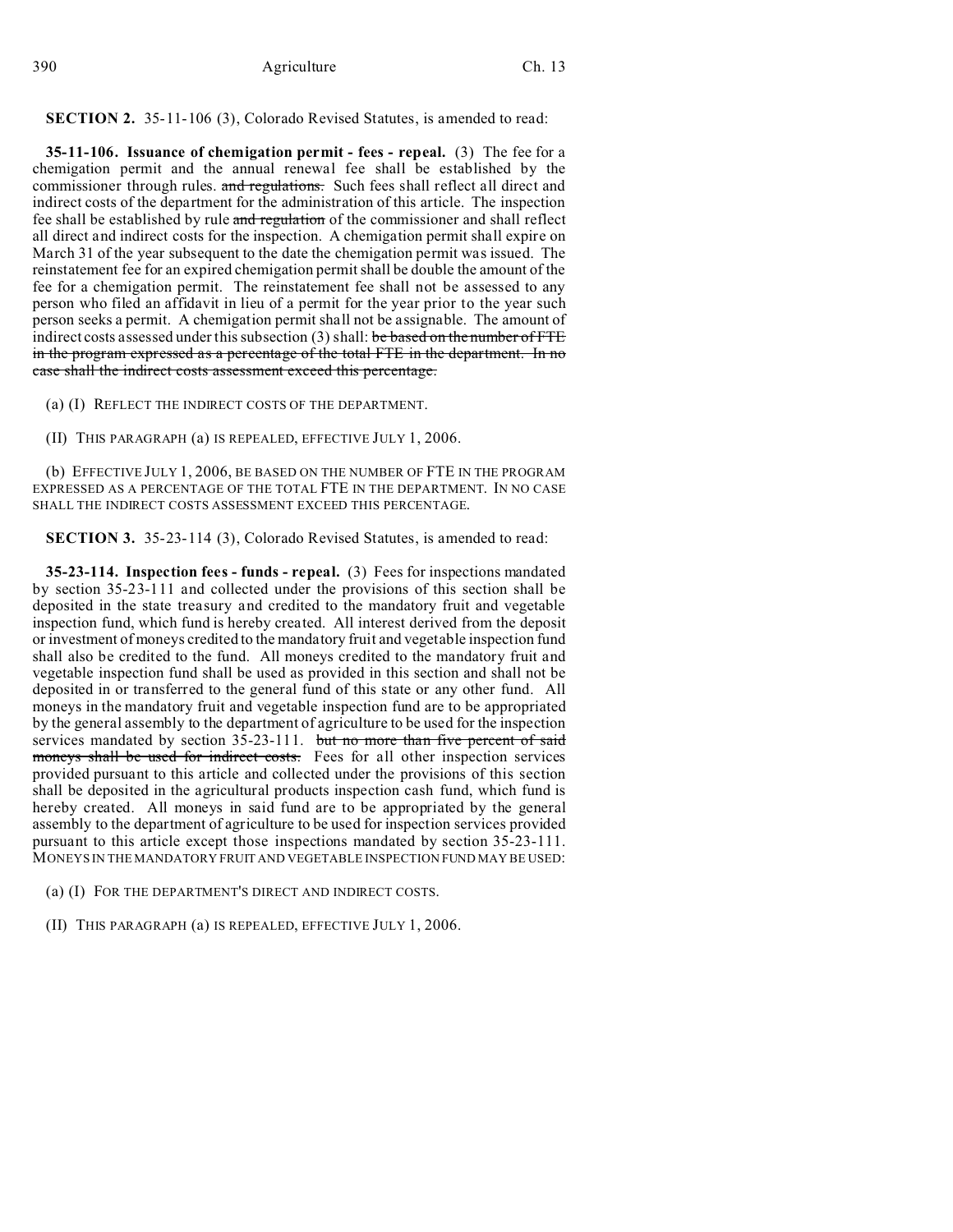(b) FORTHE DEPARTMENT'S DIRECT AND INDIRECT COSTS; EXCEPT THAT, EFFECTIVE JULY 1, 2006, NO MORE THAN FIVE PERCENT OF SAID MONEYS SHALL BE USED FOR THE DEPARTMENT'S INDIRECT COSTS.

**SECTION 4.** Part I (1), (2), and (4) and the affected totals of section 2 of chapter 399, Session Laws of Colorado 2002, are amended to read:

Section 2. **Appropriation.**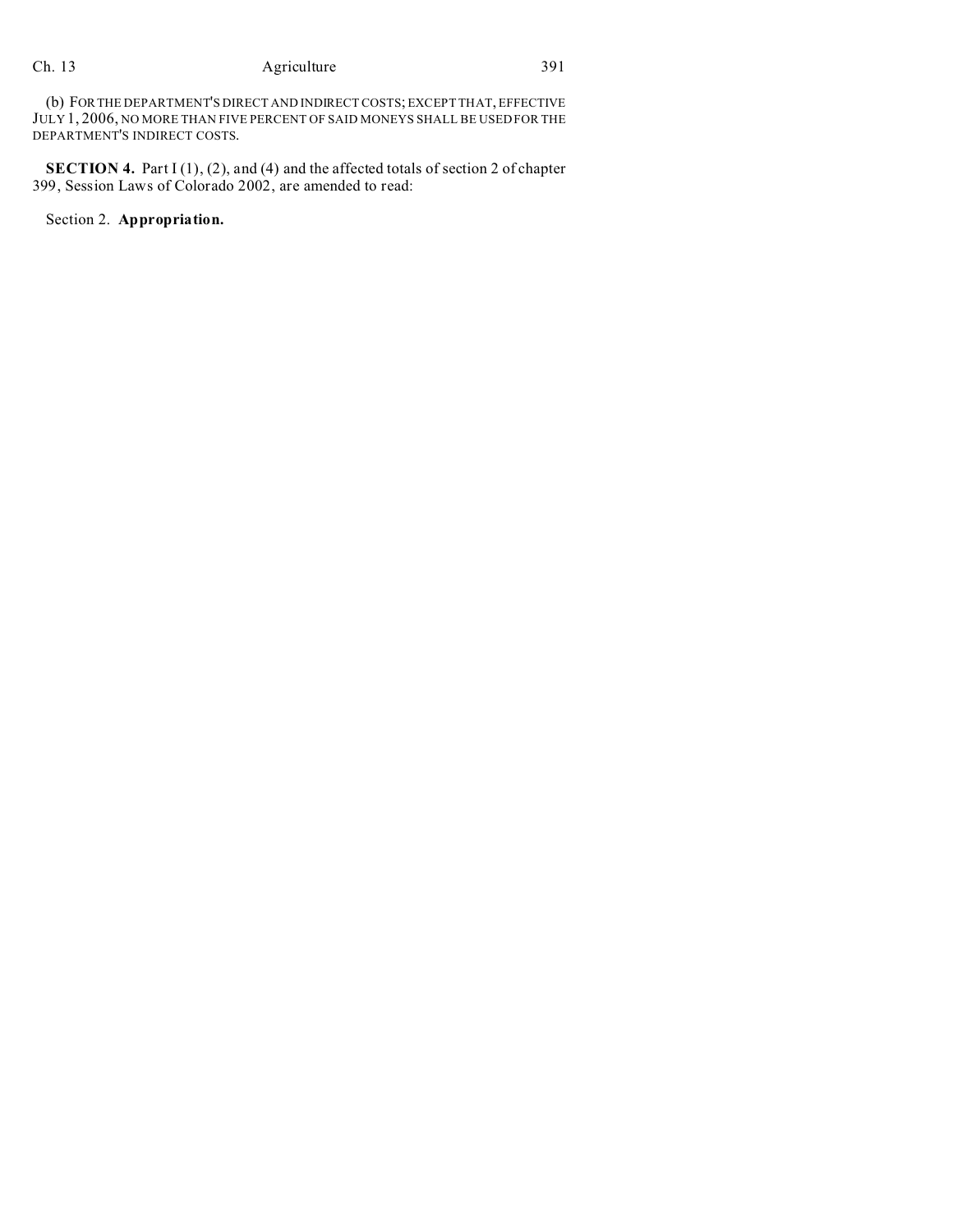|          |       |             |                              | APPROPRIATION FROM |                        |              |  |  |  |
|----------|-------|-------------|------------------------------|--------------------|------------------------|--------------|--|--|--|
| ITEM &   | TOTAL | GENERAL     | GENERAL                      | CASH               | CASH                   | FEDERAL      |  |  |  |
| SUBTOTAL |       | <b>FUND</b> | <b>FUND</b><br><b>EXEMPT</b> | <b>FUNDS</b>       | <b>FUNDS</b><br>EXEMPT | <b>FUNDS</b> |  |  |  |
|          | S     |             |                              |                    |                        |              |  |  |  |

**PART I**

#### **DEPARTMENT OF AGRICULTURE**

## **(1) COM MISSIONER'S OFFICE AND ADMINISTRATIVE SERVICES**

| Personal Services        | 1,638,197    | 1,160,776 | $33,015^a$           | $444.087(T)^b$   | 319    |
|--------------------------|--------------|-----------|----------------------|------------------|--------|
|                          |              | 665,480   |                      | $939,383(T)^{b}$ |        |
|                          | $(23.7$ FTE) |           |                      |                  |        |
| Licensing/Registration   |              |           |                      |                  |        |
| System Integration       | 254,100      | 180,249   |                      | $73,851^\circ$   |        |
| Health, Life, and Dental | 688,108      | 279,326   | 401,580 <sup>a</sup> |                  | 7,202  |
| Short-term Disability    | 18,382       | 9,486     | $8,655^{\circ}$      |                  | 241    |
| Salary Survey and Senior |              |           |                      |                  |        |
| <b>Executive Service</b> | 678,758      | 364,489   | 307,380 <sup>a</sup> |                  | 6,889  |
| Performance-based Pay    |              |           |                      |                  |        |
| Awards                   | 149,572      | 64,847    | 82,580 <sup>a</sup>  |                  | 2,145  |
| Workers' Compensation    | 123,014      | 70,721    | $51,193^{\circ}$     |                  | 1,100  |
| Operating Expenses       | 115,149      | 105,494   | $9,655^{\circ}$      |                  |        |
| Legal Services for 3,200 |              |           |                      |                  |        |
| hours                    | 191,360      | 55,412    | 125,286 <sup>ª</sup> |                  | 10,662 |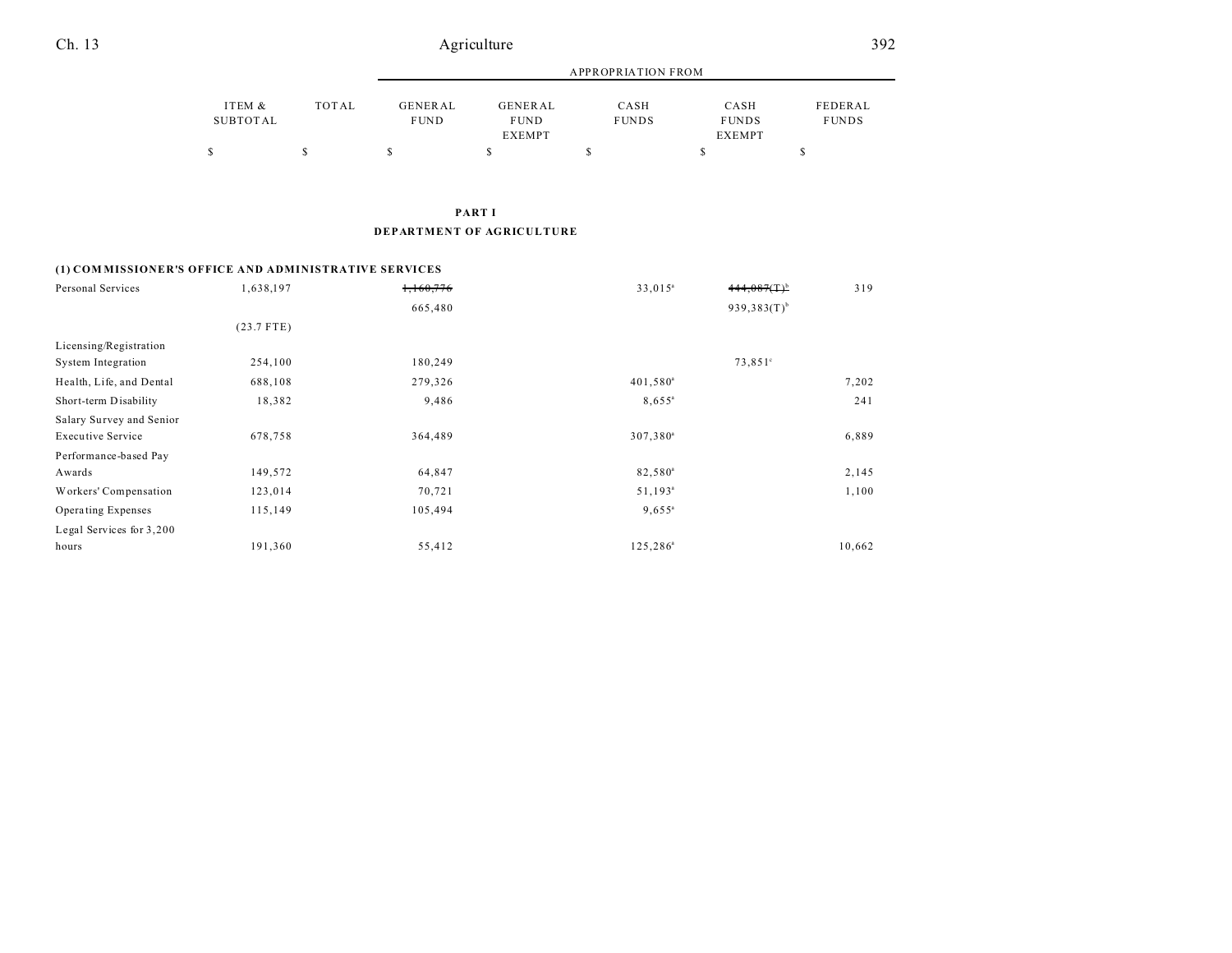| Purchase of Services from      |           |         |                       |           |         |
|--------------------------------|-----------|---------|-----------------------|-----------|---------|
| Computer Center                | 6,371     | 6,371   |                       |           |         |
| Multiuse Network Payments      | 9,854     | 9,854   |                       |           |         |
| Payment to Risk                |           |         |                       |           |         |
| Management and Property        |           |         |                       |           |         |
| Funds                          | 117,626   | 73,384  | $43,226^{\circ}$      |           | 1,016   |
| Vehicle Lease Payments         | 256,489   | 172,800 | 79,354 <sup>a</sup>   |           | 4,335   |
| <b>Information Technology</b>  |           |         |                       |           |         |
| Asset Maintenance              | 111,405   | 50,132  | 52,360 <sup>a</sup>   | $8,913^d$ |         |
| Leased Space                   | 106,017   | 47,788  | $58,229^{\circ}$      |           |         |
| Capitol Complex Leased         |           |         |                       |           |         |
| Space                          | 144,003   | 111,620 | 32,383 <sup>ª</sup>   |           |         |
| Lease Purchase for 700         |           |         |                       |           |         |
| Kipling                        | 229,458   | 148,292 | $81,166^a$            |           |         |
| Utilities                      | 86,204    | 79,413  | $6,791$ <sup>a</sup>  |           |         |
| <b>Agricultural Statistics</b> | 80,000    | 65,000  | $15,000$ <sup>f</sup> |           |         |
| Grants                         | 220,906   |         |                       |           | 220,906 |
| Indirect Cost Assessment       | 15,021    |         |                       |           | 15,021  |
|                                | 5,239,994 |         |                       |           |         |

a These amounts shall be from fees collected by ca sh funded agencies within the Department.

<sup>b</sup> This amount shall be from indirect cost recoveries.

This amount shall be from cash fund reserves in the Commercial Pesticide Applicator Fund pursuant to Section 35-10-126, C.R.S., the Groundwater Protection Fund, pursuant to Section 25-8-205.5 (8), C.R.S., and the Pesticide Fund pursuant to Section 35-9-126, C.R.S.

d This amount shall be from ca sh fund reserves.

<sup>o</sup> Of this amount, \$36,108 shall be from fees collected by the Brand Inspection Program and \$22,121 shall be from fees collected by cash funded agencies within the Department.

Ch. 13 **Agriculture** 393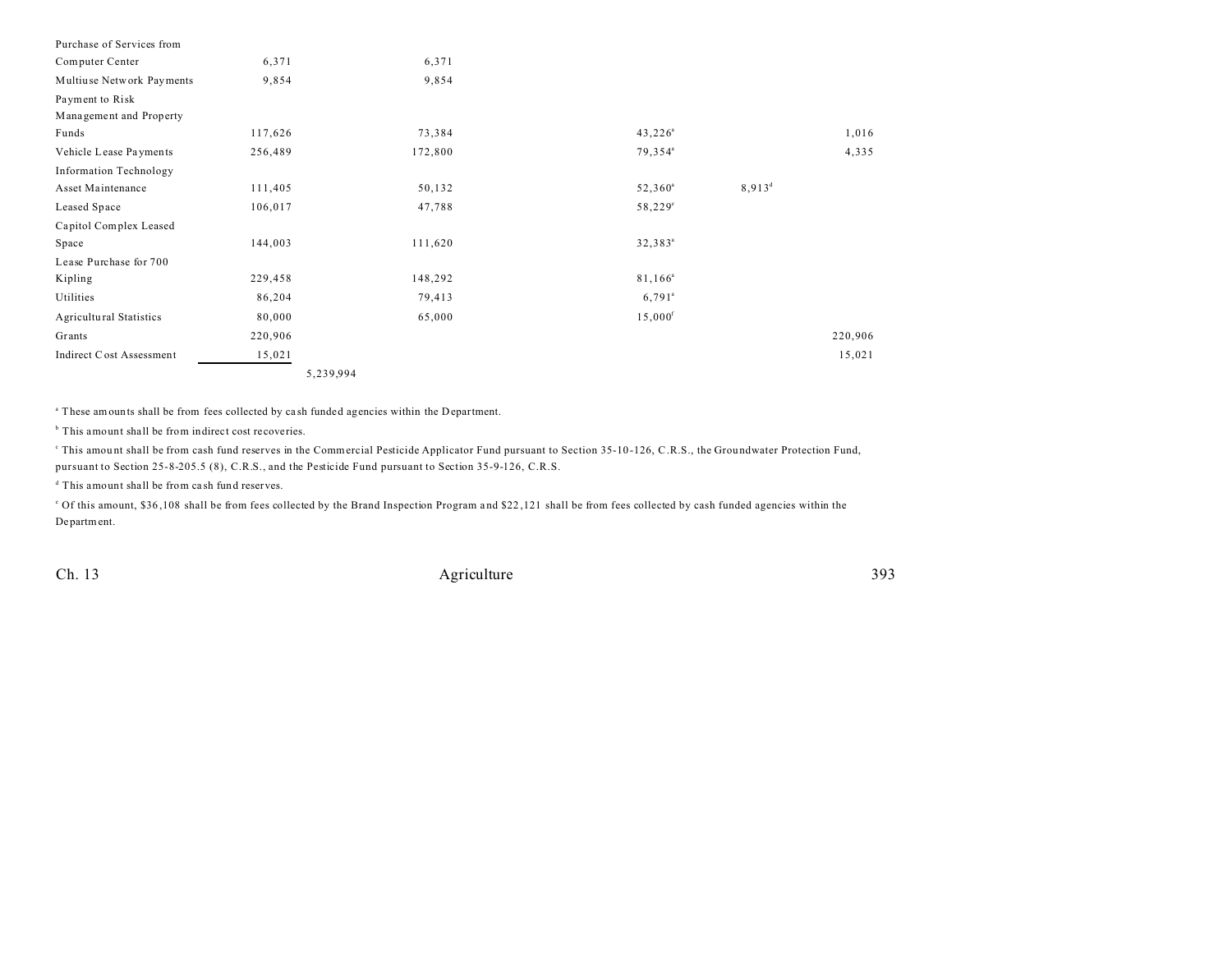|                                                                      |                           |              | <b>APPROPRIATION FROM</b>     |                                                |                        |                                       |                         |
|----------------------------------------------------------------------|---------------------------|--------------|-------------------------------|------------------------------------------------|------------------------|---------------------------------------|-------------------------|
|                                                                      | ITEM &<br><b>SUBTOTAL</b> | <b>TOTAL</b> | <b>GENERAL</b><br><b>FUND</b> | <b>GENERAL</b><br><b>FUND</b><br><b>EXEMPT</b> | CASH<br><b>FUNDS</b>   | CASH<br><b>FUNDS</b><br><b>EXEMPT</b> | FEDERAL<br><b>FUNDS</b> |
|                                                                      | \$                        | \$           | \$                            | $\mathbb S$                                    | \$                     | \$                                    | \$                      |
|                                                                      |                           |              |                               |                                                |                        |                                       |                         |
| <sup>f</sup> This amount shall be from the sale of statistics books. |                           |              |                               |                                                |                        |                                       |                         |
| (2) AGRICULTURAL SERVICES DIVISION <sup>1</sup>                      |                           |              |                               |                                                |                        |                                       |                         |
| Personal Services                                                    | 9,038,429                 |              | 5,290,446                     |                                                | 3,578,807 <sup>a</sup> |                                       | 169,176                 |
|                                                                      |                           |              | $(87.5$ FTE)                  |                                                | $(66.1$ FTE)           |                                       | $(3.0$ FTE)             |
| Operating Expenses                                                   | 1,106,974                 |              | 458,639                       |                                                | 593,966 <sup>ª</sup>   |                                       | 54,369                  |
| Measurement Standard                                                 |                           |              |                               |                                                |                        |                                       |                         |
| Trucks                                                               | 94,063                    |              | 94,063                        |                                                |                        |                                       |                         |
| Noxious Weed                                                         |                           |              |                               |                                                |                        |                                       |                         |
| Management Grant                                                     |                           |              |                               |                                                |                        |                                       |                         |
| Program <sup>2</sup>                                                 | 290,000                   |              | 237,384                       |                                                |                        | $52,616^b$                            |                         |
| Diseased Livestock Fund                                              | 25,000                    |              |                               |                                                |                        | $25,000^{\circ}$                      |                         |
| Cervidae Disease Revolving                                           |                           |              |                               |                                                |                        |                                       |                         |
| Fund                                                                 | 25,000                    |              |                               |                                                | $25,000^{\rm d}$       |                                       |                         |
| <b>Indirect Cost Assessment</b>                                      | 298,790                   |              |                               |                                                | 273,567                |                                       | 25,223                  |
|                                                                      | 388,790                   |              |                               |                                                | 363,567 <sup>a</sup>   |                                       |                         |
|                                                                      |                           | 10,878,256   |                               |                                                |                        |                                       |                         |
|                                                                      |                           | 10,968,256   |                               |                                                |                        |                                       |                         |

<sup>a</sup> These amounts shall be from fees collected for services provided.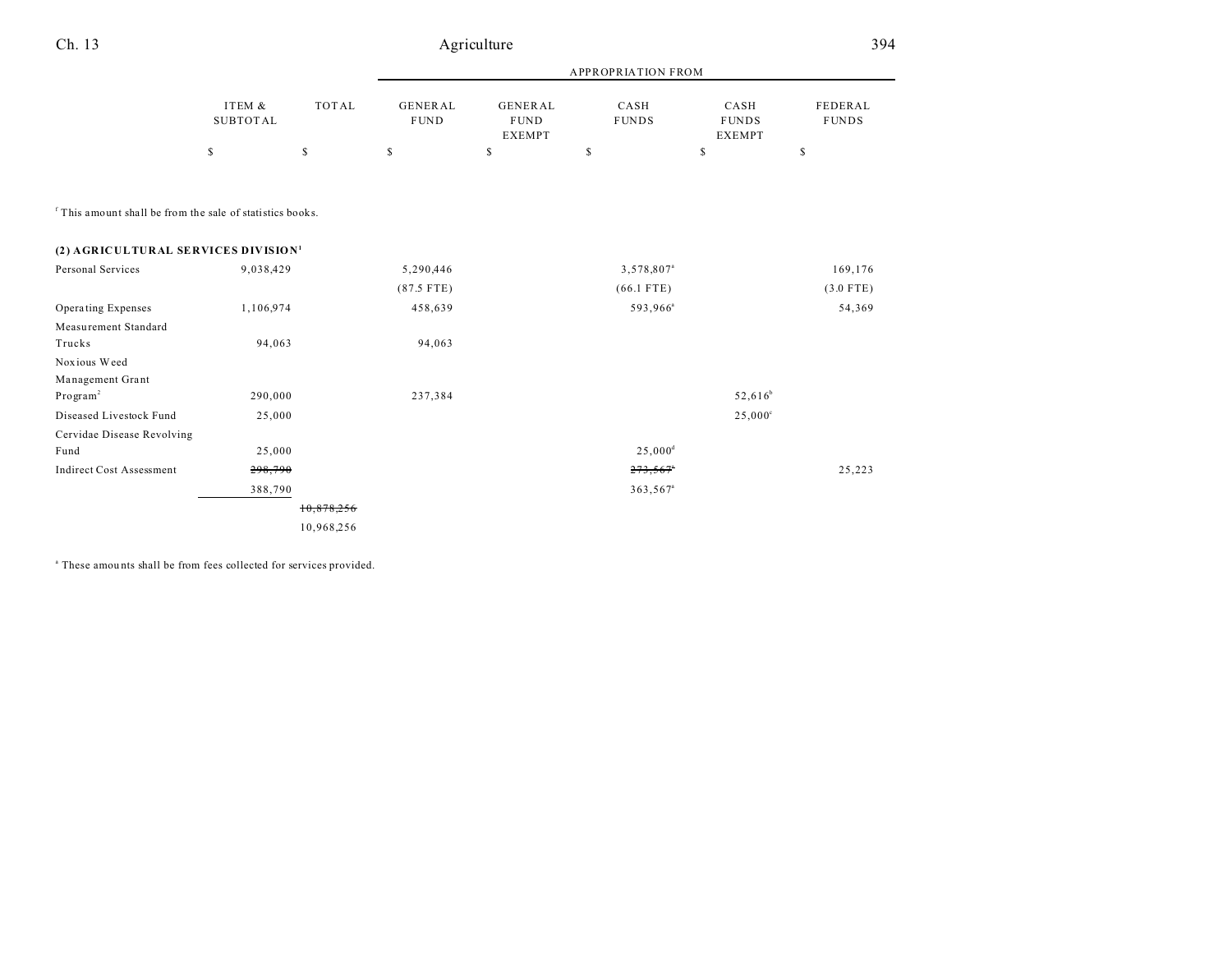b This amount shall be from cash fund reserves of the Noxious Weed Management Fund, pursuant to Section 35-5.5-116, C.R.S.

This amount shall be payment for damages available from the Diseased Livestock Indemnity Fund, pursuant to Section 35-50-140.5 (2), C.R.S.

<sup>d</sup> This amount shall be payment for damages available from the Cervidae Disease Revolving Fund, pursuant to Section 35-50-114.5 (4), C.R.S.

| <b>Brand Inspection</b>  | 3,302,086    |           |                        |
|--------------------------|--------------|-----------|------------------------|
|                          | $(66.3$ FTE) |           |                        |
| Alternative Livestock    | 95,662       |           |                        |
| Indirect Cost Assessment | 122,319      |           |                        |
|                          | 527,615      |           |                        |
|                          |              | 3,520,067 | 3,520,067 <sup>a</sup> |
|                          |              | 3,925,363 | $405,296^b$            |

a This amount shall be from fees for services.

 $^{\rm b}$  THIS AMOUNT SHALL BE FROM THE BRAND INSPECTION FUND, PURSUANT TO SECTION 35-41-102, C.R.S.

#### **TOTALS PART I**

| $(AGRICULTURE)^{5,6}$ | \$31,110,644 | \$10,621,482 | <del>\$18,029,337</del> | <del>\$1.441.221</del> "  | \$1,018,604 |
|-----------------------|--------------|--------------|-------------------------|---------------------------|-------------|
|                       | \$31,605,940 | \$10,126,186 | \$18,119,337            | $$2,341.813$ <sup>a</sup> |             |

<sup>a</sup> Of this amount,  $1,171,354$  \$1,666,650 contains a (T) notation.

Ch. 13 **Agriculture** 395